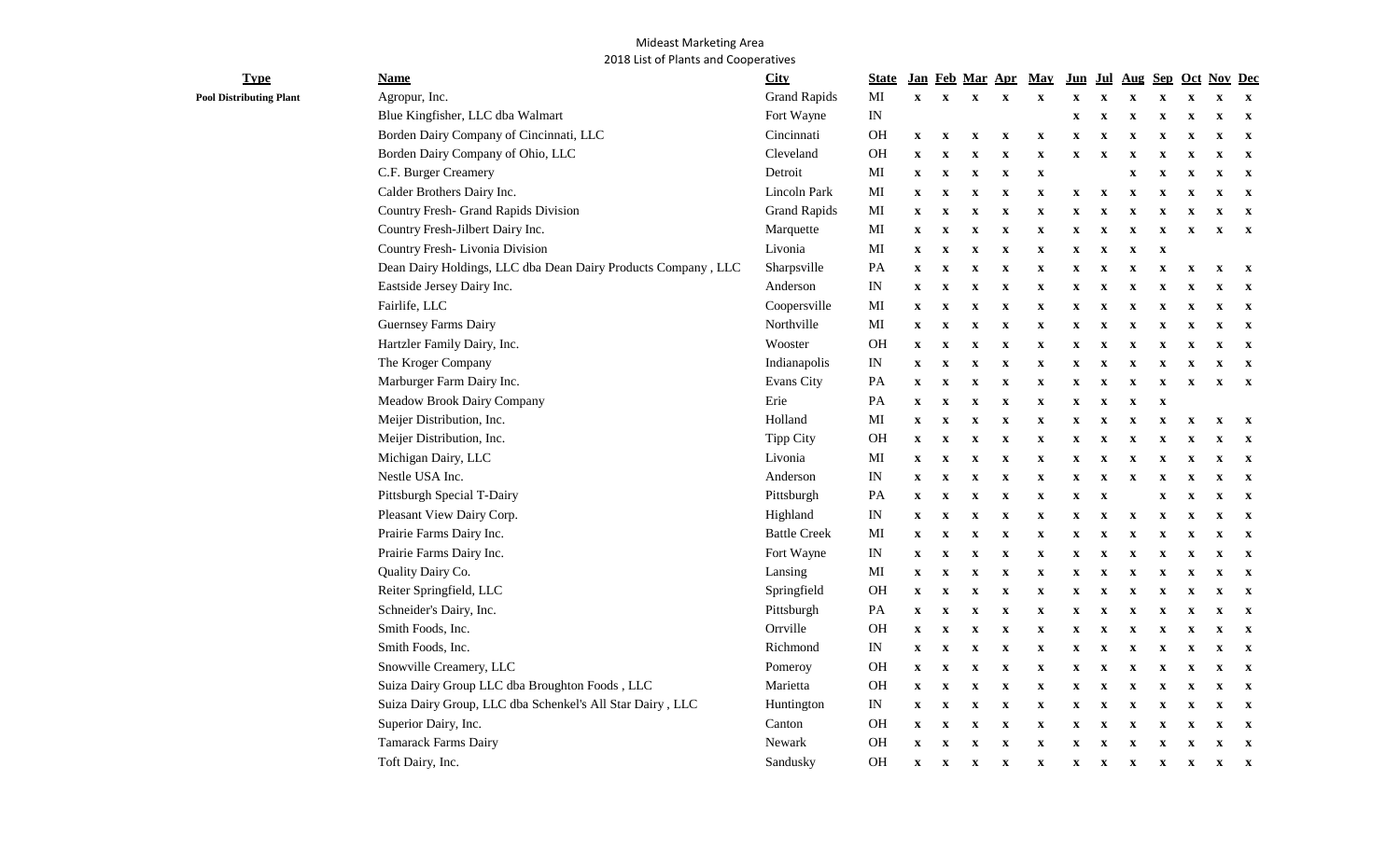## Mideast Marketing Area 2018 List of Plants and Cooperatives

| <b>Type</b>                                   | Name                                                 | <b>City</b>          | <b>State</b>           | <u>Jan</u>   |                           | Feb Mar                   | Apr                       | <b>May</b>                | Jun                       | Jul                       | <b>Aug</b>   |                           |                           | Sep Oct Nov Dec           |              |
|-----------------------------------------------|------------------------------------------------------|----------------------|------------------------|--------------|---------------------------|---------------------------|---------------------------|---------------------------|---------------------------|---------------------------|--------------|---------------------------|---------------------------|---------------------------|--------------|
| <b>Pool Distributing Plant</b>                | Turner Dairy Farms Inc.                              | Pittsburgh           | PA                     | $\mathbf x$  | $\mathbf X$               | $\mathbf X$               | $\mathbf X$               | $\mathbf X$               | $\mathbf X$               | $\mathbf{x}$              | $\mathbf x$  | $\mathbf{x}$              | $\mathbf{x}$              | $\mathbf X$               | $\mathbf{x}$ |
|                                               | United Dairy, Inc.                                   | <b>Martins Ferry</b> | <b>OH</b>              | $\mathbf X$  | $\boldsymbol{\mathrm{X}}$ | $\mathbf{x}$              | $\mathbf X$               | $\mathbf X$               | $\boldsymbol{\mathrm{X}}$ | $\mathbf{x}$              | $\mathbf x$  | $\mathbf{x}$              | $\mathbf{x}$              | $\mathbf X$               | $\mathbf{x}$ |
|                                               | United Dairy, Inc.                                   | Uniontown            | PA                     | $\mathbf{x}$ | $\mathbf X$               | $\mathbf X$               | $\mathbf X$               | $\mathbf X$               | $\mathbf{x}$              | $\mathbf{x}$              | $\mathbf X$  | $\mathbf{x}$              | $\mathbf{x}$              | $\mathbf{x}$              | $\mathbf{x}$ |
| <b>Pool Supply Plant</b>                      | Continental Dairy Facilities, LLC                    | Coopersville         | MI                     |              |                           |                           |                           |                           |                           |                           |              |                           |                           |                           |              |
|                                               | Dairy Farmers of America, Inc.                       | Adrian               | MI                     | $\mathbf{x}$ | $\mathbf X$               | $\mathbf X$               | $\mathbf X$               | $\mathbf X$               | $\mathbf X$               |                           | $\mathbf x$  | $\mathbf{x}$              | $\mathbf{x}$              | $\mathbf{x}$              |              |
|                                               | Dairy Farmers of America, Inc.                       | <b>Cass City</b>     | MI                     | $\mathbf x$  | $\mathbf X$               | $\mathbf X$               | $\mathbf X$               | $\mathbf X$               | $\mathbf X$               | $\mathbf X$               | $\mathbf X$  | $\mathbf{x}$              | $\boldsymbol{\mathrm{X}}$ | $\boldsymbol{\mathrm{X}}$ |              |
|                                               | Dairy Farmers of America, Inc.                       | Goshen               | $\mathbb{I}\mathbb{N}$ | $\mathbf X$  | $\mathbf X$               |                           | $\boldsymbol{\mathrm{X}}$ | $\mathbf X$               | $\mathbf X$               |                           | $\mathbf X$  | $\mathbf{x}$              | $\boldsymbol{\mathrm{X}}$ | $\boldsymbol{\mathrm{X}}$ | $\mathbf{x}$ |
|                                               | Dairy Farmers of America, Inc.                       | New Wilmington       | PA                     | $\mathbf{x}$ | $\mathbf X$               | $\mathbf X$               | $\mathbf X$               | $\mathbf X$               | $\mathbf X$               | $\boldsymbol{\mathrm{X}}$ | $\mathbf X$  | $\mathbf X$               | $\mathbf x$               | $\mathbf x$               | $\mathbf{x}$ |
|                                               | Middlebury Cheese Company, LLC                       | Middlebury           | $\mathbb{I}\mathbb{N}$ | $\mathbf{x}$ | $\mathbf X$               | $\mathbf X$               | $\mathbf X$               | $\mathbf X$               | $\boldsymbol{\mathrm{X}}$ | $\boldsymbol{\mathrm{X}}$ | $\mathbf X$  | $\boldsymbol{\mathrm{X}}$ | $\mathbf X$               | $\mathbf X$               | $\mathbf{x}$ |
|                                               | Michigan Milk Producers Assn.                        | Constantine          | MI                     | $\mathbf{x}$ | $\boldsymbol{\mathrm{X}}$ | $\boldsymbol{\mathrm{X}}$ | $\mathbf X$               | $\mathbf X$               | $\mathbf X$               |                           | $\mathbf X$  | X                         | $\mathbf X$               | $\mathbf{x}$              |              |
|                                               | Michigan Milk Producers Assn.                        | Ovid                 | MI                     | $\mathbf{x}$ | $\mathbf X$               | $\mathbf X$               | $\mathbf X$               | $\mathbf X$               | $\mathbf X$               | $\mathbf{x}$              | $\mathbf X$  | $\mathbf{x}$              | $\mathbf{x}$              | $\mathbf x$               | $\mathbf{x}$ |
| <b>Cooperative Associations (9C)</b>          | Dairy Farmers of America                             | Kansas City          | <b>MO</b>              | $\mathbf{x}$ | $\mathbf X$               | $\mathbf X$               | $\boldsymbol{\mathrm{X}}$ | $\mathbf X$               | $\boldsymbol{\mathrm{X}}$ | X                         | x            | X                         | $\mathbf{x}$              | $\mathbf X$               | $\mathbf{x}$ |
|                                               | Dairy Marketing Services, LLC                        | Syracuse             | <b>NY</b>              | $\mathbf{x}$ | $\mathbf X$               | $\mathbf X$               | $\mathbf X$               | $\mathbf X$               | $\mathbf X$               | $\mathbf{x}$              | $\mathbf X$  | $\mathbf{x}$              | $\boldsymbol{\mathrm{X}}$ | $\mathbf X$               | $\mathbf{x}$ |
|                                               | Foremost Farms USA Cooperative                       | Baraboo              | WI                     | $\mathbf X$  | $\mathbf X$               | $\mathbf X$               | $\mathbf X$               | $\mathbf X$               | $\mathbf{x}$              | $\boldsymbol{\mathrm{X}}$ | $\mathbf X$  | $\mathbf X$               | $\mathbf{x}$              | $\mathbf{x}$              | $\mathbf{X}$ |
|                                               | <b>Great Lakes Milk Producers</b>                    | Newark               | OH                     |              |                           |                           |                           |                           |                           | $\mathbf{x}$              | $\mathbf{x}$ | $\mathbf{x}$              | $\mathbf{x}$              | $\mathbf{x}$              | $\mathbf{X}$ |
|                                               | Lancaster Organic Farmer's Cooperative               | Hagerstown           | MD                     | $\mathbf{x}$ | $\mathbf{x}$              | $\mathbf{x}$              | $\boldsymbol{\mathrm{X}}$ | $\mathbf X$               | $\mathbf X$               | $\mathbf{x}$              | $\mathbf{x}$ | $\mathbf{x}$              | $\mathbf{x}$              | $\mathbf{x}$              | $\mathbf{x}$ |
|                                               | Lanco-Pennland Quality Milk Producers                | Hagerstown           | MD                     |              |                           |                           |                           |                           |                           |                           |              |                           |                           |                           |              |
|                                               | Maryland & Virginia Milk Producers Cooperative Assn. | Reston               | <b>VA</b>              | $\mathbf{x}$ | $\boldsymbol{\mathrm{X}}$ | $\boldsymbol{\mathrm{X}}$ | $\boldsymbol{\mathrm{X}}$ |                           |                           | X                         | x            | $\mathbf{x}$              | X                         | $\mathbf x$               | $\mathbf{x}$ |
|                                               | Michigan Milk Producers Assn.                        | Novi                 | $\mathbf{M}\mathbf{I}$ | $\mathbf{x}$ | X                         | $\mathbf x$               | X                         | $\mathbf X$               | $\mathbf X$               | $\mathbf{x}$              | $\mathbf x$  | X                         | $\mathbf x$               | X                         | $\mathbf{x}$ |
|                                               | National Farmers Organization                        | Ames                 | IA                     | $\mathbf{x}$ | $\mathbf{x}$              | $\mathbf{x}$              | $\mathbf X$               | $\mathbf X$               | $\mathbf{x}$              | $\mathbf{x}$              | $\mathbf{x}$ | $\mathbf{x}$              | $\mathbf x$               | $\mathbf x$               | $\mathbf{x}$ |
|                                               | Organic Family Farms Marketing LLC                   | Santa Fe             | <b>NM</b>              |              |                           |                           |                           |                           |                           |                           |              |                           |                           | $\mathbf X$               | $\mathbf{x}$ |
|                                               | Organic Valley/ CROPP Cooperative                    | LaFarge              | WI                     |              |                           |                           |                           |                           |                           | $\boldsymbol{\mathrm{X}}$ |              |                           | $\boldsymbol{\mathrm{X}}$ |                           |              |
|                                               | Prairie Farms Dairy, Inc.                            | Edwardsville         | ${\rm I\!L}$           | $\mathbf{x}$ | $\boldsymbol{\mathrm{X}}$ | $\mathbf{x}$              | $\boldsymbol{\mathrm{X}}$ | $\mathbf X$               | $\mathbf{x}$              | $\mathbf{x}$              | $\mathbf X$  | $\mathbf{x}$              | $\mathbf{x}$              | $\mathbf{x}$              | $\mathbf{X}$ |
|                                               | Scenic Central Milk Producers Coop. Assn.            | Yuba City            | WI                     |              |                           |                           |                           |                           |                           |                           |              |                           |                           |                           |              |
|                                               | Select Milk Producers, Inc.                          | Artesia              | <b>NM</b>              | $\mathbf X$  | $\mathbf{x}$              | $\mathbf X$               | $\boldsymbol{\mathrm{X}}$ | $\boldsymbol{\mathrm{X}}$ | $\mathbf X$               | $\mathbf{x}$              | $\mathbf X$  | $\mathbf{x}$              | $\mathbf{x}$              | $\mathbf{x}$              | $\mathbf{x}$ |
|                                               | Southeast Milk, Inc.                                 | Belleview            | FL                     |              | $\mathbf X$               |                           |                           |                           | $\mathbf X$               |                           |              |                           |                           |                           | $\mathbf{x}$ |
|                                               | Upstate Niagara Coop.                                | Leroy                | <b>NY</b>              | $\mathbf{x}$ | $\mathbf{x}$              | $\mathbf X$               | $\mathbf X$               | $\mathbf X$               | $\mathbf{x}$              | $\mathbf{x}$              | $\mathbf x$  | $\mathbf X$               | $\mathbf{x}$              | $\mathbf x$               | $\mathbf{x}$ |
|                                               | White Eagle Milk Marketing Federation, Inc.          | South Bend           | $\mathbb{I}\mathbb{N}$ | $\mathbf X$  | $\boldsymbol{\mathrm{X}}$ | $\mathbf X$               | $\boldsymbol{\mathrm{X}}$ | $\mathbf X$               | $\boldsymbol{\mathrm{X}}$ | $\mathbf X$               | $\mathbf X$  | $\mathbf X$               | $\mathbf{x}$              | $\mathbf X$               | $\mathbf{X}$ |
| <b>Partially Regulated Distributing Plant</b> | Arps Dairy                                           | Defiance             | OH                     | $\mathbf{x}$ | $\boldsymbol{\mathrm{X}}$ | $\boldsymbol{\mathrm{X}}$ | $\boldsymbol{\mathrm{X}}$ | $\mathbf X$               | x                         | X                         | x            | X                         | $\mathbf{x}$              | $\mathbf{x}$              | $\mathbf{x}$ |
|                                               | California Natural Products                          | Lathrop              | CA                     | $\mathbf x$  | $\mathbf X$               | $\mathbf X$               | $\mathbf x$               | $\mathbf X$               | $\mathbf X$               | $\mathbf X$               | $\mathbf X$  | $\mathbf X$               | $\mathbf{x}$              |                           |              |
|                                               | C.F. Burger Creamery                                 | Detroit              | MI                     |              |                           |                           |                           |                           | $\mathbf{x}$              | $\mathbf{x}$              |              |                           |                           |                           |              |